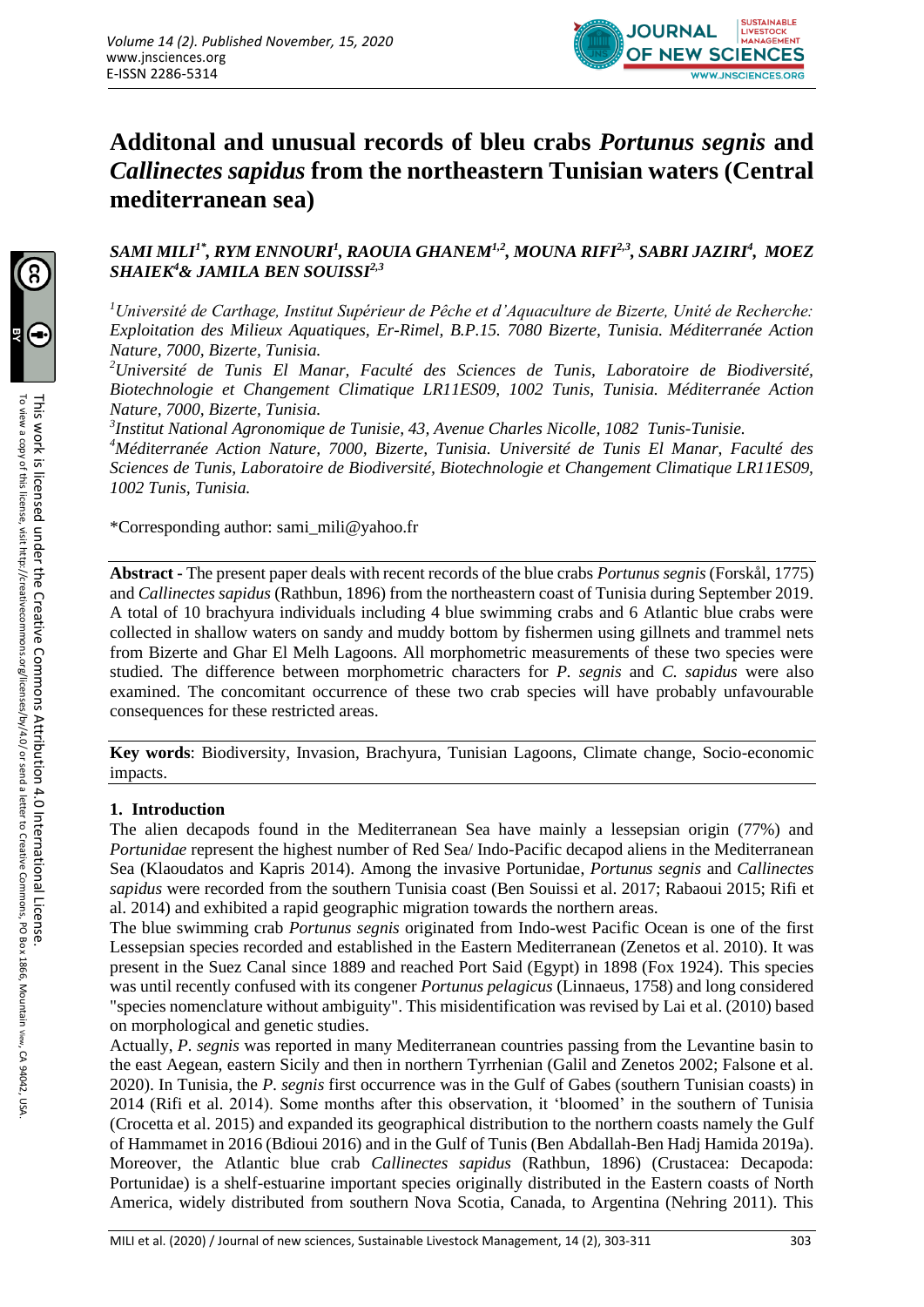

crustacean is a euryhaline species commonly found on muddy and sandy bottoms, generally at depths < 35 m (Hill et al. 1989). This species was introduced in Europe through ballast waters (Mancinelli et al. 2017), where it progressively expanded from the Atlantic area, to the Mediterranean and the Black Seas (Suaria et al. 2017).The record of *Callinectes sapidus* was confirmed in the Mediterranean from 1948 with two specimens in the Northern Adriatic (Suaria et al. 2017). Since then, *C. sapidus* has been widely recorded in Mediterranean coastal waters (Daban et al. 2016; Galil et al. 2008; Galil 2011). According to Suaria et al. (2017), a population of blue crab is established now in the Adriatic Sea (Cilenti et al. 2015; Manfrin et al. 2016). In Tunisia, *Callinectes sapidus* has been recorded around Kerkennah Island (Southern Tunisia) by Ben Souissi et al. (2017). Two years after, this species continues to proliferate very rapidly in the north and was observed and collected in many localities (Ben Abdallah-Ben Hadj Hamida et al. 2019b).This work constitutes a biogeographical update of *Portunus segnis* and *Callinectes sapidus* distribution in the northern Tunisian waters mainly in Bizerte and Ghar El Melh lagoons. We reported also some observations on their biology and ecology in these areas.

## **2. Materials and methods**

## **2.1. Study area and specimens sampling**

Almost concomitantly, in September 2019, specimens of *P. segnis* and *C. sapidus* were accidentally collected in trammel nets at two Tunisian northern lagoons; Bizerte lagoon and Ghar El Melh lagoon as shown in the figure 1. At Bizerte lagoon, a total of four specimens of *Portunus segnis* and two ones of *Callinectes sapidus* were collected in 14<sup>th</sup> September by local fishermen using gillnets (Mesh size 22mm) on sandy-muddy bottom at depths ranging between 6 and 7 m. Personal communication with local fishermen confirmed confusion between the two blue crab species.

In addition, four individuals of *Callinectes sapidus* were caught in 20<sup>th</sup> September as a bycatch of trammel nets operated by small-scale fishing boats in Ghar El Melh lagoon in shallow waters between 4 and 6 m depth on muddy and sandy bottoms (Fig. 1). The fishermen immediately recognized the blue crab as an unusual capture of a conspicuous species.



**Figure 1.** Locations of *Portunus segnis* (1 & 2) and *Callinectes sapidus* (1, 3, 4 & 5) records in Bizerte Lagoon (A) and Ghar El Melh Lagoon (B).

## **2.2. Morphological measurement procedures**

In the laboratory, species were identified according to the description of Williams (1974) and Lai et al. (2010). All individuals collected were sexed and weighted (W) to the nearest 0.01 g using a precision balance. The morphological characteristics for each crab were measured to the nearest 0.1 mm using electronic callipers. Each specimen was photographed and subsequently preserved in 10% buffered formalin included in a mixed solution of ethanol and glycerol to avoid carapace hardening, and deposited in the faunal collection of the "Institut Supérieur de Pêche et d'Aquaculture de Bizerte".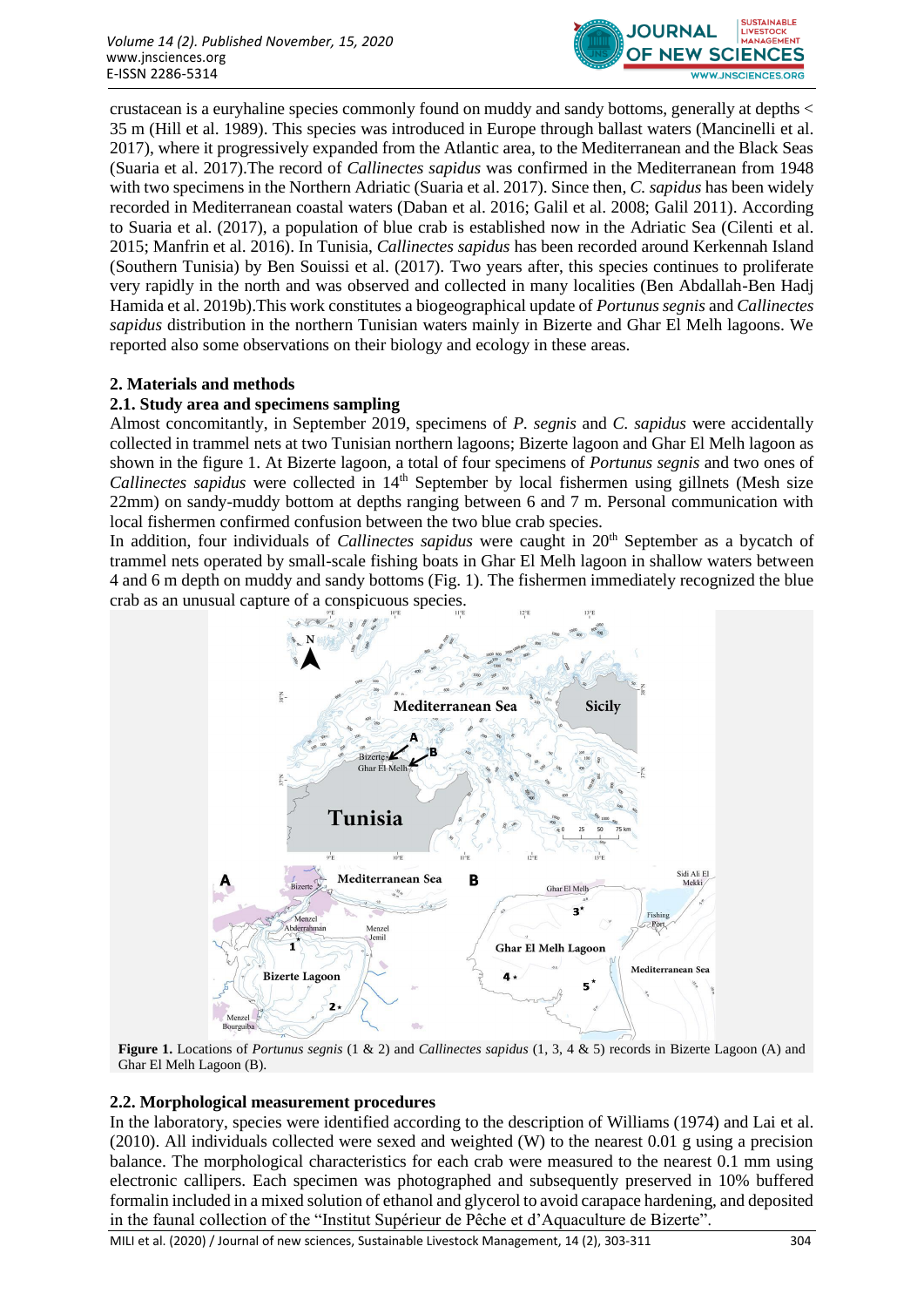

Considering the limited number of specimens, males and females for each species were pooled together to determine the morphometric characters. A total of 18 different morphometric characters were measured following Giraldes et al. (2016), Carapace Length (CL), Width (excluding 9th anterior-lateral tooth-CW1/and including 9th anterior-lateral tooth-CW2), Posterior Margin (PM), Antero-Lateral Border (ALB) and Frontal Margin (FM). For right and left cheliped were obtained the Merus Length (MEL), Merus Width (MEW), Manus Length (MAL), Manus Width (MAW), Dactylus Length (DAL). In the 4th pereiopod merus were obtained the Length (4PL) and the Width (4PW). As well as in the dactylus at natatory leg were obtained the Length (NDL) and the Width (NDW). In the abdomen were the Penultimate segment Length (PL) and width (PW), and Telson Length (TL) and Width (TW) (Fig.2).



**Figure 2**.Morphological measurements taken for *Portunus segnis* and *Callinectes sapidus* caught in Tunisian waters

Analyses of character measured (W, FM, CL, PM, CW<sub>1</sub>, CW<sub>2</sub>, ALB, MAL, MAW, DAL, MEL, MEW, NDL, NDW, 4PL, 4PW, TL, TW, PL, PW) were performed for *Portunus segnis* and *Callinectes sapidus*. Student's t-test was utilized to assess deviations between the mean of each character measured, with significance level  $\alpha = 0.05$  (Froese 2006).

## **3. Results and discussion**

In this study, a total of 6 crabs of *C. sapidus* (3 females and 3 males) and 4 *P. segnis* (4 females including 3 breeding females) were analyzed (Fig. 3). According to (Safaie *et al.*, 2013), with reference to the coloring, arrangement and size of the ovary, the grained females are in stage 4. Indeed, the gonad covers most of the hepatic region with a dark brown color.



**Figure 3.** Specimen of *Callinectes sapidus* (A) and *Portunus segnis* (B) from Bizerte lagoon and Ghar El Melh lagoon, North Tunisian waters (September 2019). Scale bar: 25 mm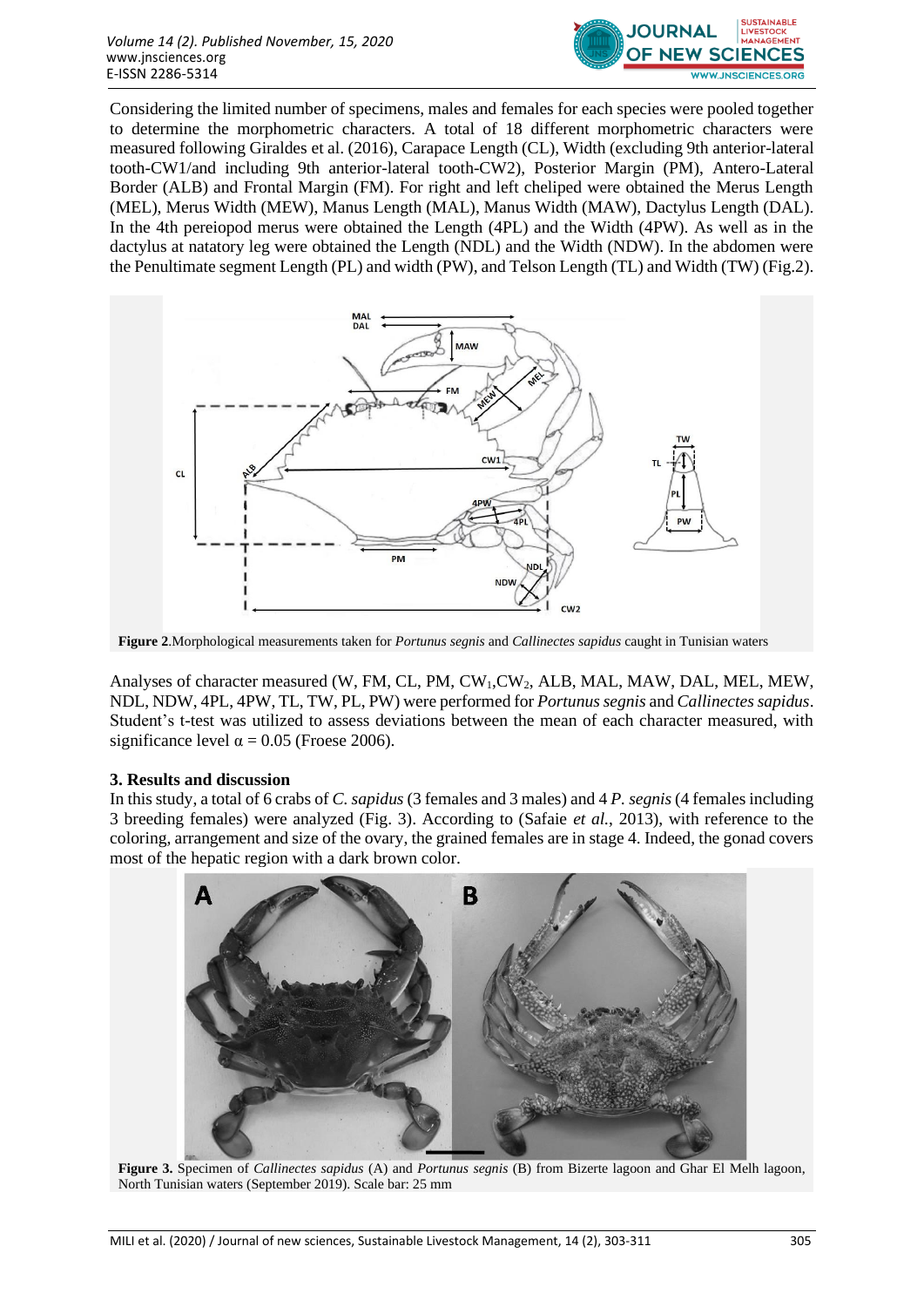

Carapace length was ranging from 50.03 to 73.52 mm (mean 62.48 ± 7.69 mm) for *C. sapidus*, and from 57.06 to 75.45 mm (mean  $66.60 \pm 7.53$  mm) in *P. segnis*. The mean total weight was  $185.13 \pm 82.82$  g and 222.75 ± 68.86 g for *C. sapidus*, and *P. segnis* respectively. The average size of *P. segnis* was statistically similar to *C. sapidus* (Student's t-test =  $0.78$ ,  $p < 0.05$ ) (Table I).

Morphometric measurements obtained for *C. sapidus* and *P. segnis* are indicated in table I. The morphometric measurements of all characters studied suggested that both crab species are similar for most characters measured (W, CL, PM, Cw1, CW2, ALB, DAL, NDW, 4PL, MAL, MAW, PW, MEL, MEW, TL and PL). In the case of TW and 4PW, a distinction between the species with a positive pattern for *P. segnis* (P >0.05) was identified. FM character shows a significant superiority in *C. sapidus* compared to *P. segnis* (P >0.05). For both species, and with regard to variance analysis, no significant difference was noted between 17 morphometric characters. However, 3 characters present a significant difference between *C. sapidus* and *P. segnis.*

**Table I :** Morphometric measurements for *P. segnis* and *C. sapidus* specimen caught in northern Tunisian lagoons (Bizerte and Ghar El Melh). n: number of specimens

| Morphometric<br>parameter   | <b>Species</b> | $\mathbf n$              | Range         | <b>Mean</b> ± SD   | t-test  | P-value  | <b>Significance</b>      |
|-----------------------------|----------------|--------------------------|---------------|--------------------|---------|----------|--------------------------|
|                             | P. segnis      | $\overline{4}$           | 160.00-317.82 | 222.75±68.86       |         |          |                          |
| $\mathbf W$                 | C. sapidus     | 6                        | 91.10-322.20  | $185.13 \pm 82.82$ | 0.70    | 0.50     |                          |
| FM                          | P. segnis      | 4                        | 22.75-28.75   | $25.42 \pm 2.52$   | $-2.66$ | 0.02     | $\! + \!\!\!\!$          |
|                             | C. sapidus     | 6                        | 24.76-34.06   | $30.86 \pm 3.18$   |         |          |                          |
|                             | P. segnis      | $\overline{4}$           | 57.06-75.45   | $66.60 \pm 7.53$   |         |          |                          |
| CL                          | C. sapidus     | 6                        | 50.03-73.52   | $62.48 \pm 7.69$   | 0.78    | 0.45     | $\overline{\phantom{0}}$ |
| PM                          | P. segnis      | $\overline{\mathcal{A}}$ | 36.40-49.87   | 44.26±5.66         | 1.99    | 0.08     |                          |
|                             | C. sapidus     | 6                        | 30.60-43.01   | $37.57 + 4.45$     |         |          |                          |
| $CW_1$                      | P. segnis      | $\overline{4}$           | 101.68-132.97 | 119.08±13.07       | 0.57    | 0.58     |                          |
|                             | C. sapidus     | 6                        | 87.91-132.54  | $113.38 \pm 15.29$ |         |          |                          |
| $CW_2$                      | P. segnis      | $\overline{\mathcal{A}}$ | 128.01-170.00 | $148.09 \pm 17.54$ | 0.73    | 0.48     |                          |
|                             | C. sapidus     | 6                        | 98.72-170.16  | 137.09±23.64       |         |          |                          |
| ${\sf ALB}$                 | P. segnis      | $\overline{\mathbf{4}}$  | 51.77-67.38   | $60.66 \pm 6.58$   | 1.12    | 0.29     |                          |
|                             | C. sapidus     | $\sqrt{5}$               | 36.81-67.01   | 53.19±10.52        |         |          |                          |
| $\operatorname{MAL}$        | P. segnis      | 4                        | 63.51-86.04   | $74.57 + 9.52$     | 1.02    | 0.34     |                          |
|                             | C. sapidus     | 5                        | 45.38-85.70   | $65.85 \pm 13.12$  |         |          |                          |
| <b>MAW</b>                  | P. segnis      | $\overline{4}$           | 17.76-25.65   | $21.49 \pm 3.24$   | $-0.57$ | 0.58     |                          |
|                             | C. sapidus     | $\sqrt{5}$               | 16.26-28.25   | $22.99 \pm 3.92$   |         |          |                          |
| <b>DAL</b>                  | P. segnis      | $\overline{\mathcal{A}}$ | 33.98-46.69   | $41.59 \pm 5.50$   | 1.45    | 0.18     |                          |
|                             | C. sapidus     | 5                        | 26.10-45.13   | 35.47±6.09         |         |          |                          |
| <b>MEL</b>                  | P. segnis      | $\overline{4}$           | 36.68-47.87   | $43.44 \pm 4.83$   | $-0.10$ | 0.91     |                          |
|                             | C. sapidus     | 5                        | 37.60-50.31   | $43.78 \pm 4.16$   |         |          |                          |
| <b>MEW</b>                  | P. segnis      | $\overline{4}$           | 14.36-17.99   | $16.69 \pm 1.60$   | $-0.29$ | 0.77     | $\overline{a}$           |
|                             | C. sapidus     | 5                        | 13.93-18.54   | $17.22 \pm 2.91$   |         |          |                          |
| $\ensuremath{\mathsf{NDL}}$ | P. segnis      | $\overline{4}$           | 7.72-9.86     | $8.56 \pm 0.93$    | $-1.21$ | 0.25     |                          |
|                             | C. sapidus     | 6                        | 6.78-31.27    | 15.39±9.99         |         |          |                          |
| <b>NDW</b>                  | P. segnis      | $\overline{\mathcal{L}}$ | 24.03-29.17   | $27.11 \pm 2.20$   | 1.62    | 0.14     |                          |
|                             | C. sapidus     | $\sqrt{6}$               | 17.92-31.27   | $22.32 \pm 5.05$   |         |          |                          |
| 4PL                         | P. segnis      | $\overline{\mathcal{A}}$ | 25.88-35.76   | $32.61 \pm 4.58$   | 1.68    | 0.13     |                          |
|                             | C. sapidus     | 6                        | 20.65-36.70   | $26.90 \pm 5.13$   |         |          |                          |
| 4PW                         | P. segnis      | $\overline{4}$           | 14.24-20.75   | $18.16 \pm 2.77$   | 3.41    | 0.00     | $\! + \!\!\!\!$          |
|                             | C. sapidus     | 6                        | 8.25-15.69    | $12.23 \pm 2.41$   |         |          |                          |
| <b>TL</b>                   | P. segnis      | $\overline{\mathcal{A}}$ | 8.43-8.46     | $8.60 \pm 0.42$    | $-0.70$ | 0.50     | $\overline{\phantom{a}}$ |
|                             | C. sapidus     | 6                        | 5.42-12.70    | $9.46 \pm 2.17$    |         |          |                          |
| $\operatorname{TW}$         | P. segnis      | $\overline{4}$           | 8.53-11.41    | $10.38 \pm 1.27$   | 3.26    | $0.01\,$ | $\boldsymbol{+}$         |
|                             | C. sapidus     | 6                        | 4.46-9.63     | $6.85 \pm 1.71$    |         |          |                          |
| $\mathbf{PL}$               | P. segnis      | $\overline{4}$           | 14.03-17.1    | $15.82 \pm 1.28$   | $-1.38$ | 0.20     |                          |
|                             | C. sapidus     | 6                        | 14.56-33.15   | $21.08 \pm 6.70$   |         |          |                          |
| PW                          | P. segnis      | $\overline{4}$           | 28.85-45.80   | 38.93±7.17         | 1.53    | 0.16     | $\overline{a}$           |
|                             | C. sapidus     | 6                        | 16.55-46.62   | 29.04±9.86         |         |          |                          |

Accidental and intentional introductions of carcinological alien fauna in Mediterranean Sea are the origin of profound disturbances (Zaouali et al. 2007). In Tunisia, non-native crabs represent 70.58% of total alien decapoda (Ounifi Ben Amor et al. 2016). *P. segnis* is one of the first NIS ranked with *Percnon gibbesi* as the "most successful invaders in the Mediterranean Sea" by Klaoudatos and Kapiris (2014) and listed, as *C. sapidus,* in the '100 worst invasive species' (Sterftaris and Zenetos 2006).

The Lessepsian *P. segnis* is an active predator and carnivorous species (Katsanevakis et al. 2014), with large populations recorded in the gulf of Gabes (Southern Tunisia) (Ben Abdallah-Ben Hadj Hamida et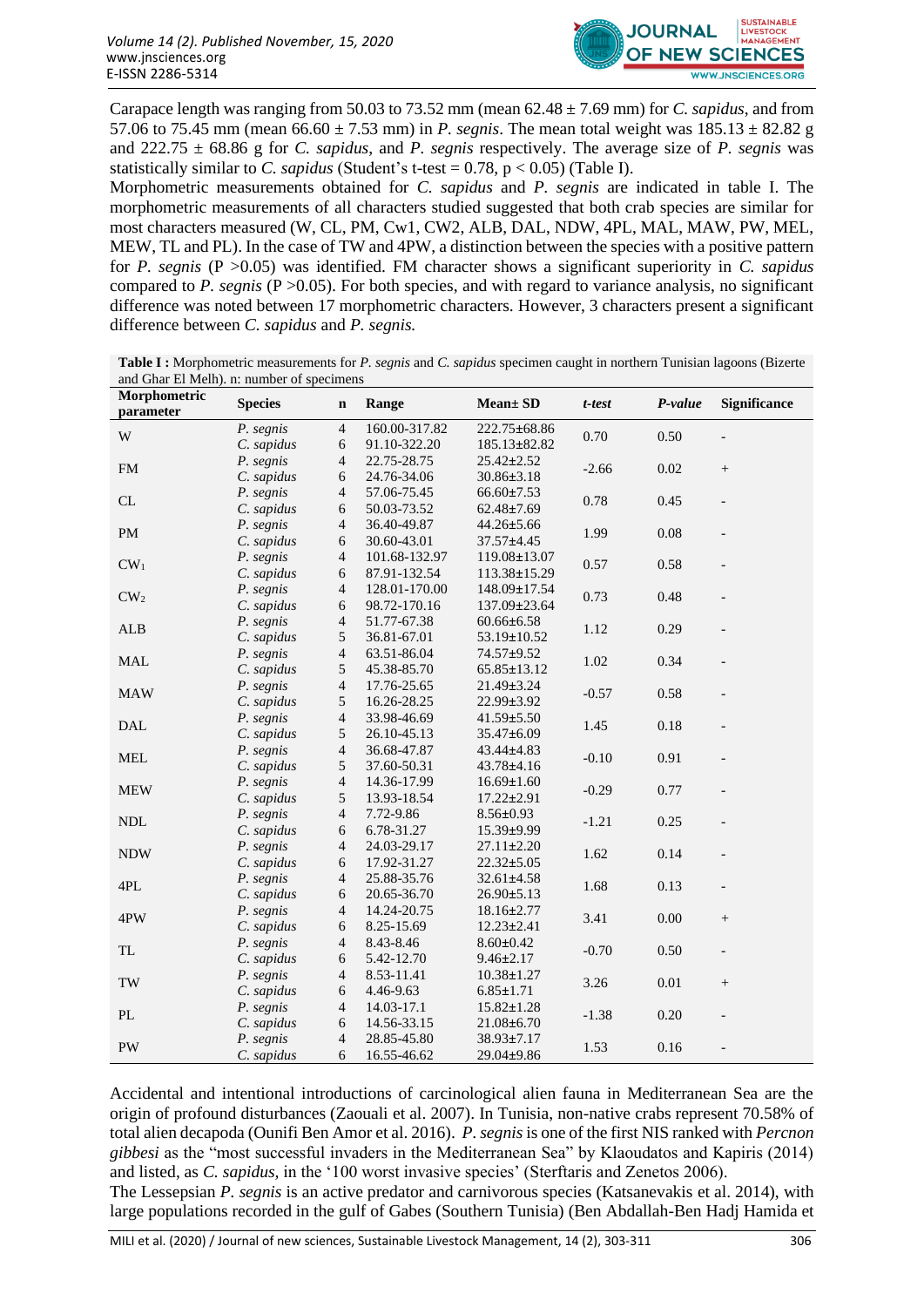

al. 2019a). Few months after its first occurrence, the blue swimming crab bloomed and became a threat to artisanal fishermen with serious socio-economic impacts. Thus, Tunisian Ministry of Agriculture, Water Resources and Fisheries implemented a national plan for the exploitation and evaluation of the blue crab through grants for research, distribution of fishing gear to artisanal fishermen and tasting campaigns. This species is edible worldwide (Carpenter et al. 1997), and since its record in Tunisia, it has become frequent in all fish markets and in high demand from consumers. The expansion of the swimming blue crab into southern Tunisian waters (Gulf of Gabes) (Hajjej et al. 2016) has led to the development of fisheries addressed to catch this species. In this context, some new traps are experimented by the National Institute of Marine Sciences and Technologies for the capture of *P. segnis*  (Bdioui and Missaoui, 2017)*.* With regard to *C. sapidus*, although its range expansion in the Mediterranean Sea is very fast (Box et al. 2020) and its first occurrence in Tunisia dates from 2017 (Ben Souissi et al. 2017), the proliferation of this Atlantic crab has not been noted as for *P. segnis* which could be attributed to a confusion between the two species by Tunisian fishermen. Additionally Shaiek and Ben Haj (2019), suggest the presence of *P. segnis* in Bizerte lagoon since August-September 2018. Blue crabs were captured as a by-catch of trammel nets and invisible nets, targeting commercial shrimp species (*Penaeus keraturus* Forskål, 1775) and cuttlefish (*Sepia officinalis* Linnaeus, 1758), in northern Tunisian lagoons.

Records of these crab species in the vicinity of Bizerte port, suggests that the most probable introduction pathway is maritime traffic. This hypothesis has already been advanced by Crocetta (2006). In fact, and as explained by Klaudatos and Kapiris (2014), the maritime traffic is the most important pathway of introduction of alien decapods species as larvae can survive long time in ballast water. In addition, adult crabs could be found in sediments of ballast tanks and once introduced; these animals expand their geographic range through the planktonic larval stages (Klaudatos and Kapiris 2014).

Therefore, environmental conditions, larvae migration, recruitment pattern and/or anthropogenic factors such as shipping activities, could be behind the spread of this bio-invasion in the North of Tunisia. The strong potential of expansion of *P. Segnis* to higher latitudes could be attributed in part to the water temperature rise in the Mediterranean Sea. Indeed, several studies suggested that global warming speed up the increase of Lessepsian species in the Mediterranean Sea (Bianchi, 1997; Francour et al. 1994; Romano 2003, 2007). The blue crab recognised as strong swimmers showed a rapid proliferation and expansion of their biogeography unlike other species such as *Libinia dubia* H. Milne Edwards, 1834, reported in Tunisian waters since 1997.

The maximum CL for Blue crabs varies substantially among different populations (Giraldes et al. 2016). There is strong evidence that abiotic variables related to the local climate have the strongest influence on this parameter, as previously proven in the literature (Araújo et al. 2012; Ben Abdallah-Ben Hadj Hamida et al. 2019a; Hajjej et al. 2016,). Moreover, the occurrence of an important number of females as well as the high percentage of ovigerous ones leads to deduce that the blue crabs are well established in Bizerte and Ghar El Melh lagoons and forms a well-structured population. The sexual dimorphism in weight (male heavier than female) that was recorded in many studies is a typical pattern for many brachyuran crabs (Araújo and Lira 2012; Hosseini et al. 2014; Pinheiro and Fiscarelli 2009, Tadi et al. 2012, Noori et al. 2015).

Comparisons in morphometric ratios highlight some important differences between *C. sapidus* and *P. segnis* studied. The morphometric results presented in this work have not been previously undertaken in Tunisian waters, in particular the differences between the two species *C. sapidus* and *P. segnis*. The ratios presented here will be of use in future studies when comparing the sizes and ratios of these species; as well as comparisons for the same species in different regions and life stages. However, the number of specimens sampled for each species and in each lagoon should be enlarged in order to compare growth and reproductive parameters between species and lagoons.

When compared sizes of specimens collected in this study, *C. sapidus* is similar to *P. segnis* specimens (P>0.05).The comparison of *P. segnis* size in different localities in Tunisia shows that specimens from Northern Tunisian lagoon (Mean CL=66.60mm) were larger than those from the Gulf of Gabes located in the South of the country (Mean CL=64.1mm (Rabaoui et al. 2015); Mean CL=50.57mm (Hajjej et al. 2016); Mean CL=53.45mm (Ben Abdallah-Ben Hadj Hamida et al. 2019a). One important strategic adaptation of these species is the reproductive migration to deeper waters which is performed by females of crab species such as *P. segnis* and *C. sapidus* to ensure a higher rate of successful spawning. More favorable temperatures for the spawn are achieved in deeper waters where temperature remains at an almost constant (22-28 C) (Giraldes et al. 2016). This migration is performed as a strategy to ensure safe spawning without competition from aggressive males (Andrade et al. 2014*;* Le Vay and Falamarzi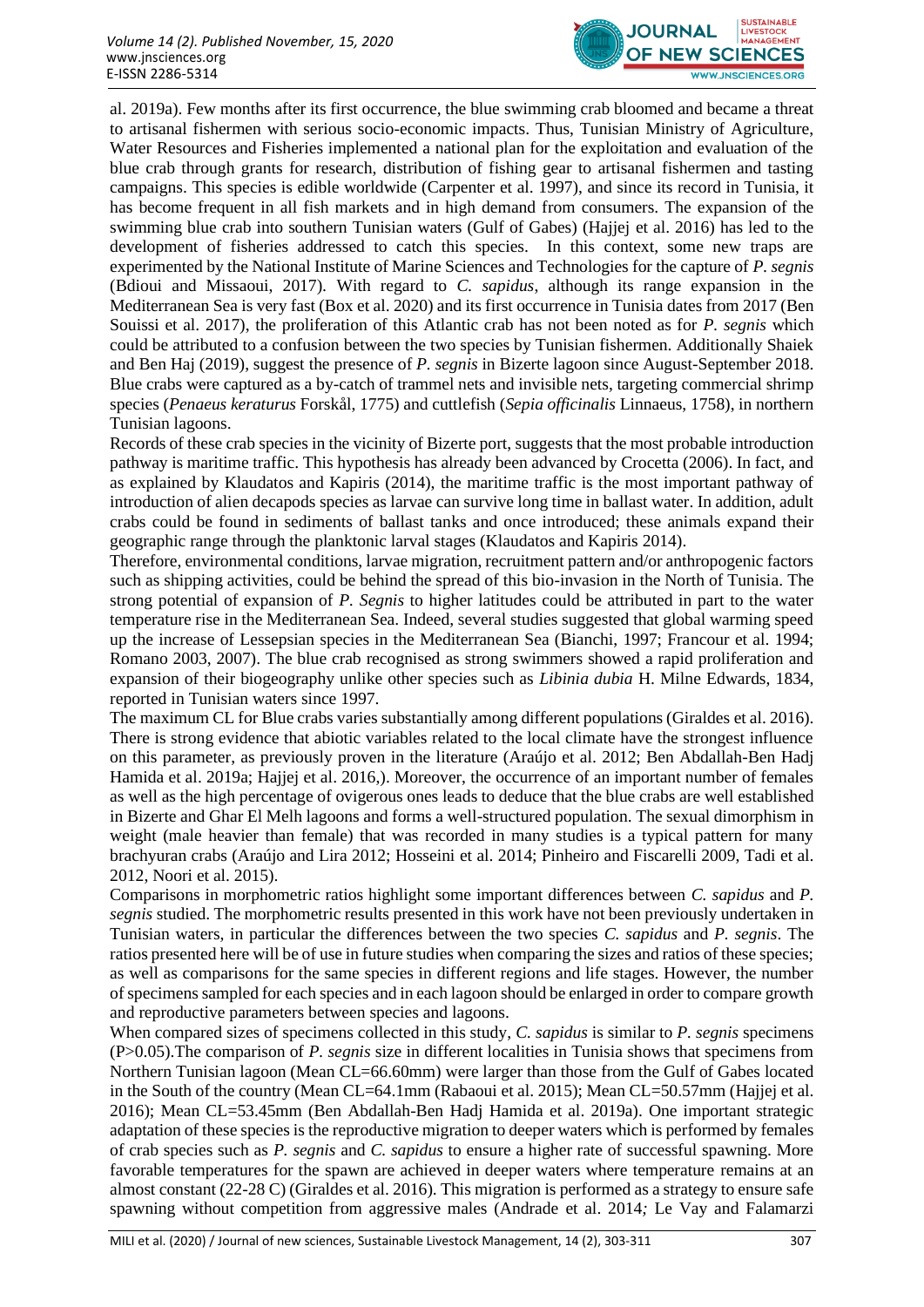

2009). This behavior is not necessary for the expansion of the biomass of these crabs in Bizerte and Ghar El Melh lagoon where in these shallow coastal areas, temperatures fluctuate regularly and could not reach 32°C (Ramdani et al. 2009; Ziadi et al. 2015).

The lagoons of Bizerte and Ghar El Melh have been recognized as a sea in ecological decline with several contributing factors such as anthropogenic impacts, harsh environmental conditions, and overfishing, this is in combination with an important decline on fishery resources since the late 1980s (Ben Garali et al. 2009 ; Ramdani et al. 2009; Romdhane et al. 2019). References and personal communication with local fishermen revealed that a considerable number of fish species are disappearing from these lagoons. The largest fishery biomass removal has been through the implementation of a combination of fishing and aquaculture activities, these include gillnets and aquaculture structure placed along coastal areas. Fishing practice in these areas is particularly nonselective and is contributing to a significant drop of benthic resources. Observation on these activities leading to several tons of landings will increases in the future with the introduction of the blue crab species in these semi-closed areas. Additionally, despite evidences highlighting competitive interactions with native species (Gennaio et al. 2006; Mancinelli et al. 2013) and impacts on small-scale fisheries (Fuentes et al. 2019; Kampouris et al. 2019; Nehring 2011; Perdikaris et al. 2016; Ventura et al. 2018), the ecological and economic consequences of this invasion is poorly assessed and our understanding of the species distribution is limited.

Both, *P. segnis* and *C. sapidus* are considered among the "worst" Invasive Alien Species (IAS) in the Mediterranean Sea (Streftaris and Zenetos 2006), though appropriate monitoring protocols do not exist for these species neither other marine invaders. Nevertheless, increasing efforts are being made to engage local communities in the process of detecting and reporting newcomers, representing examples of usefulness of both citizen science and local ecological knowledge (Azzurro et al. 2019). These participatory approaches provide new and complementary options to detect and investigate biological introductions while promoting awareness among local communities.

*P. segnis* and *C. sapidus* are recognized as invasive new comers in the north of Tunisia (Bizerte Lagoon, Ghar El Melh Lagoon), the baseline information presented here may guide the implementation of management strategies and monitoring programs. These could be used as tools for the better understanding of the current standing stock of these species and their ecological relation with other species.

### **4. Conclusion**

The Non-Indigenous *C. sapidus* and *P. segnis*, among the worst invasive species, impact negatively fishing activities and coastal ecosystems. The rapid expansion of these blue crabs in the North of Tunisia is due to an accelerated bio-invasion rate. Regular monitoring is crucial to identify the persistence pattern of these species and their impact in Bizerte and Ghar El Melh lagoons. These species are important in fishery around the world and their consumption is recommended for human diet due to their healthpromoting characteristics. Accordingly, these threats should be transformed into benefits and an effective strategy should be developed for prevention against next introductions. Further researches on IAS biology and ecology and their impact on local fauna and ecosystems are of particular interest.

### **Acknowledgments**

The authors greatly acknowledge the fishermen that caught and kindly offered the specimens of crabs to the Higher Institute of Fisheries and Aquaculture Bizerte (ISPAB) and to the NGO Mediterranean Action Nature. Gratitude is expressed also to several colleagues, in particular A. JABBARI and A. NEFZI, who helped with sample treatment.

### **5. References**

- **Araújo M, Lira J (2012)** Condition factor and carapace width *versus* wet weight relationship in the swimming crab *Callinectes danae* Smith 1869 (Decapoda: Portunidae) at the Santa Cruz Channel, Pernambuco State, Brazil. *Nauplius* 41-50. doi: 10.1590/S0104-64972012000100005.
- **Araújo M, Negromonte SL, Barreto AV, Castiglioni D (2012)** Sexual maturity of the swimming crab *Callinectes danae* (Crustacea: Portunidae) at Santa Cruz Channel, a tropical coastal environment*.* J Mar Biol Assoc UK*.* 92 (2): 287-293. doi: 10.1017/S0025315411001135.

**Azzurro E, Moschell P, Maynou F (2011)** Tracking signals of change in Mediterranean fish diversity based on local ecological knowledge. PLOS One 6 (9): e24885. doi: 10.1371/journal.pone.0024885.

**Azzurro E, Sbragaglia V, Cerri J, Bariche M, Bolognini L, Ben Souissi J, ..., Ghanem R (2019)** Climate change, biological invasions, and the shifting distribution of Mediterranean fishes: A large-scale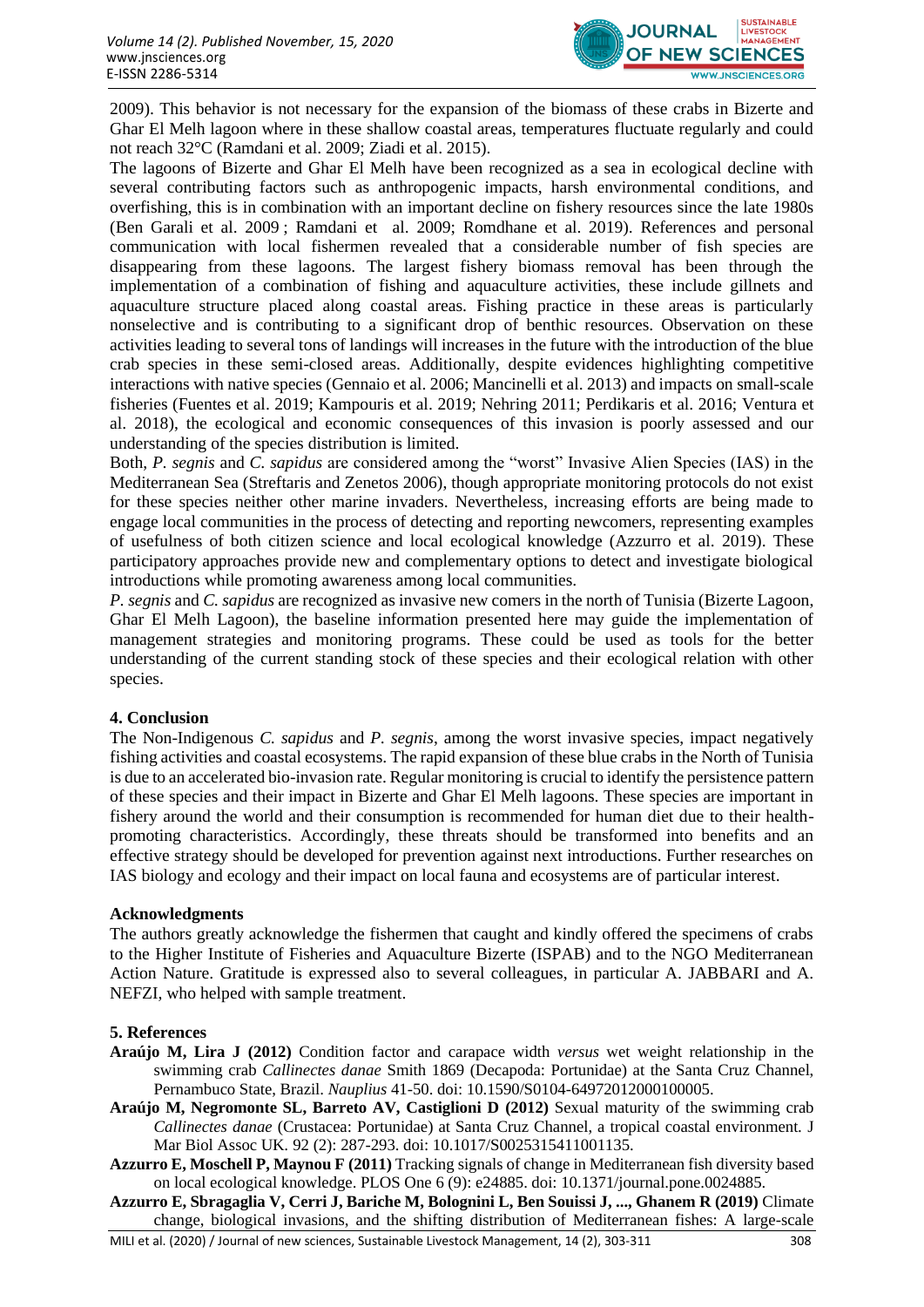

survey based on local ecological knowledge. Glob chang biol **25**(8): 2779-2792. doi: 10.1111/gcb.14670.

- **Bdioui M, Missaoui H (2017)** Evaluation et réduction des interactions négatives entre le crabe bleu *Portunus segnis* et les principales pêcheries côtières du golfe de Gabes (Sud-Est de la Tunisie). IIème conférence méditerranéenne Biodiv. Monastir 28-30 octobre 2017.
- **Ben Abdallah-Ben Hadj Hamida O, Ben Hadj Hamida N, Chaouch H, Missaoui H (2019a)** Allometry, condition factor and growth of the swimming blue crab *Portunus segnis* in the Gulf of Gabes, Southeastern Tunisia (Central Mediterranean). Mediterr Mar Sci 20(3): 566-576. doi: [https://doi.org/10.12681/mms.14515.](https://doi.org/10.12681/mms.14515)
- **Ben Abdallah-Ben Hadj Hamida O, Bdioui M, Ben Hadj Hamida N, Missaoui H (2019b)** Premiers aspects de la biologie du crabe bleu *Callinectes sapidus* (Rathbun, 1896) dans la région nord de la Tunisie. Troisième Conférence Méditerranéenne de la Biodiversité. Hammamet – Tunisie. 1-3 Novembre 2019. P 19.
- **Ben Garali A, Ouakad M, Gueddari M (2009)** Bilans hydrologiques de la lagune de Bizerte (nord-est de la Tunisie). J Water Sci **22**(4) : 525-534. [https://doi.org/10.7202/038329ar.](https://doi.org/10.7202/038329ar)
- **Ben Souissi J, Abidi A, Ounifi Ben Amor, Rifi M (2017)** Nouvelle invasion du golfe de Gabès par un crabe bleu d'origine atlantique: Première occurrence de *Callinectes sapidus* Rathbun,1896 en Tunisie (Méditerranée Centrale). XVIIèmes Journées Tunisiennes des Sciences de la Mer Iles Kerkennah 18-21 décembre 2017, pp 118.
- **Bianchi CN (1997)** Climate change and biological response in the marine benthos. Proceedings of the Italian Association for Oceanology and Limnology. 18-21 septembre 1996, Isola di Volcano, Piccazzo, 3-20. https://doi.org/10.1002/wcc.330.
- **Box A, Colomar V, Sureda A, Tejada S, Nuñez-Reyes V, Cohen-Sanchez A, ..., Pinya S (2020)** Next step of the colonization of the Balearic Islands (Spain) by invasive Atlantic blue crab, *Callinectes sapidus* Rathbun, 1896 (Crustacea: Decapoda: Portunidae). BioInvasions Rec **9**. doi: 10.3391/bir.2020.9.2.11.
- **Carpenter KE, Krupp F, Jones D A, Zajonz U (1997)** FAO species identification field guide for fishery purposes. The living marine resources of Kuwait, Eastern Saudi Arabia, Bahrain, Qatar, and the United Arab Emirates. Rome, Italy: F and Agri Org (FAO), viii + 293 pp.
- **Cilenti L, Pazienza G, Scirocco T, Fabbrocini A, D'Adamo R (2015)** First record of ovigerous *Callinectes sapidus* (Rathbun, 1896) in the Gargano Lagoons (south-west Adriatic Sea). BioInvasions Rec 4: 281- 287. https://doi.org/10.3391/bir.2015.4.4.09.
- **Crocetta F (2006)** First record of *Portunuspelagicus* (Linnaeus, 1758) (Decapoda, Brachyura, Portunidae) in the northern Tyrrhenian Sea. Crustaceana **79**(9): 1145-1148. DOI: 10.1163/156854006778859632.
- **Crocetta F, Agius D, Balistreri P, Bariche M, Bayhan Y, Çakir M, Ciriaco S, Corsini-Foka M, Deidun A, ElZrelli R, Ergüden D, Evans J, Ghelia M, Giavasi M, Kleitou P, Kondylatos G, Lipej L, Mifsud C, Özvarol Y, Pagano A, Portelli P, Poursanidis D, Rabaoui L, Schembri P, Taşkin E, Tiralongo F, Zenetos A (2015)** New Mediterranean Biodiversity Records (October 2015). Mediterr Mar Sci **16**(3): 682-702. doi:https://doi.org/10.12681/mms.1477.
	- **Daban IB, Özgür C, Tuncer S (2016)** Further range expansion of the blue crab *Callinectes sapidus*  (Rathbun, 1896) (Crustacea: Decapoda: Brachyura) in Turkish waters, Northern Aegean Sea: insight into distribution depth. Cah Biol Mar **57**:175–178. doi: 10.3391/ai.2008.3.4.19.
- **Falsone F, Scannella D, Geraci ML et al. (2020)** Further records of Callinectes sapidus (Rathbun, 1896) (Decapoda, Brachyura, Portunidae) in the Strait of Sicily. Mar Biodivers Rec **13** (8). https://doi.org/10.1186/s41200-020-00190-5
- **Froese R (2006)** Cube law, condition factor and weight–length relationships: history, meta-analysis and recommendations. J Appl Ichthyol **22** : 241-253. https://doi.org/10.1111/j.1439-0426.2006.00805.x.
- **Fuentes MA, Torrent L, Barrera S, Boix D (2019)** Rapid invasion of the American blue crab *Callinectes sapidus* Rathbun, 1896 in the North-East of the Iberian Peninsula. BioInvasions Rec **8**(1): 113-118. DOI: 10.3391/bir.2013.2.2.08.
- **Fox HM (1924)** The migration of a Red Sea crab through the Suez Canal. *Natu* **113**:714–715. https://doi.org/10.1038/113714b0.
- **Francour P, Boudouresque CF, Harmelin-Vivien M, Harmelin J-G, Quignard J-P (1994)** Are the Mediterranean waters becoming warmer? Information from biological indicators. Mar Pollut Bull **28**: 523-526. doi: 10.1016/0025-326X (94)90071-X.
- **Galil B, Froglia C, Noel PY (2008)** Atlas of Exotic Species in the Mediterranean. [http://www.ciesm.org/atlas/appendix2.html.](http://www.ciesm.org/atlas/appendix2.html) ISBN: 978-92-99003-4-2.
- **Galil BS (2011)** The Alien crustaceans in the Mediterranean Sea: an historical review. *Inv Ecol.* doi:10.1007/978-94-007-0591-3\_13.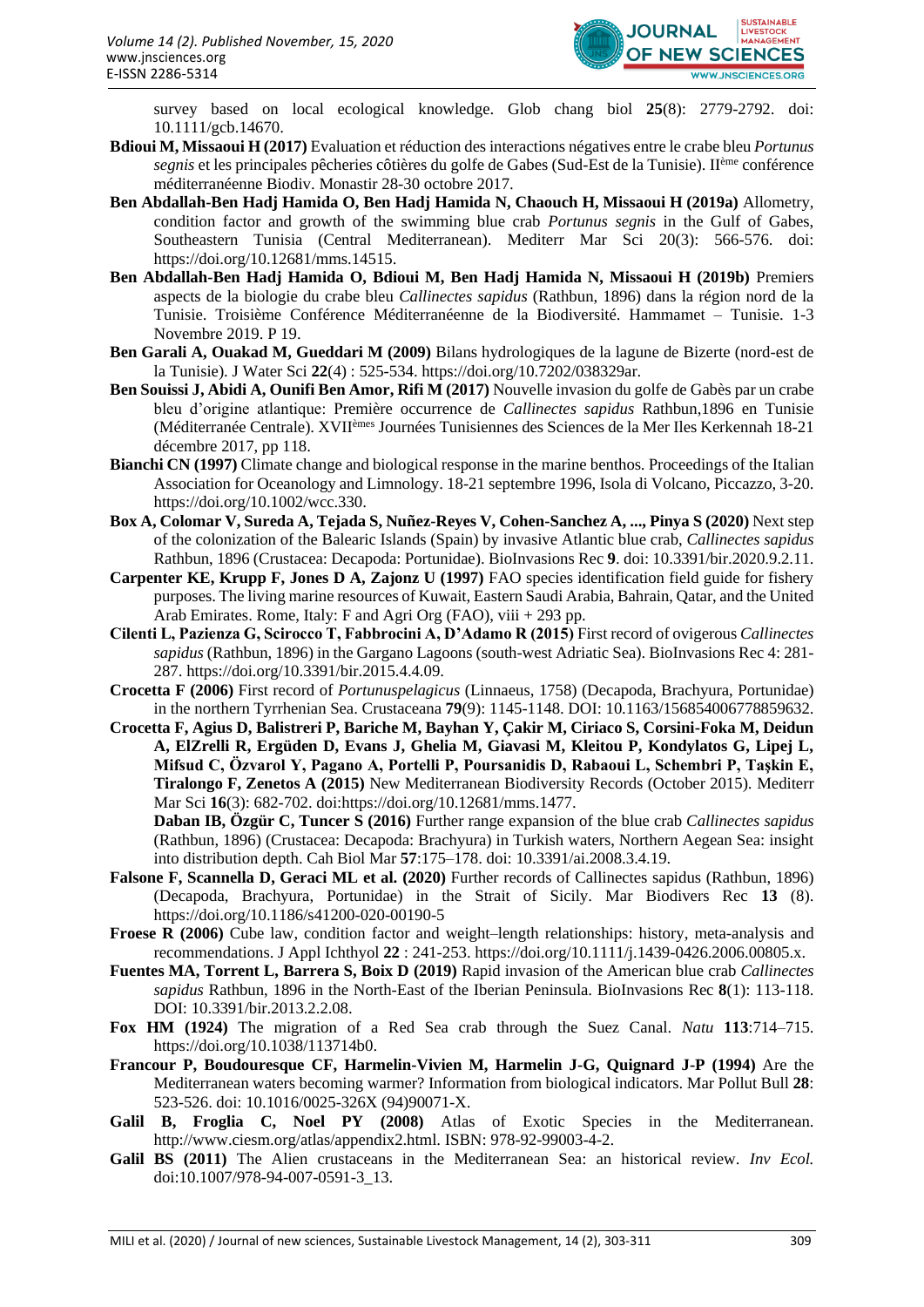

- **Galil BS, Zenetos A (2002)** A sea change-exotics in the Eastern Mediterranean. In: Leppakoski E, Gollasch S, Olenin S (eds) invasive Aquatic Species of Europe. Distribution, Impacts and Management. *Kluwer Academic Publishers*: 325-336. doi: https://doi.org/10.1007/978-94-015-9956-6\_33.
- **Galil BS, Boero F, Campbell ML, Carlton JT, Cook E, Fraschetti S, Marchini A (2015)** 'Double trouble': the expansion of the Suez Canal and marine bioinvasions in the Mediterranean Sea. Biol Invasions 17(4): 973-976. https://doi.org/10.1007/s10530-014-0778-y.
- **Gennaio R, Scordella G, Pastore M (2006)** Occurrence of blue crab *Callinectes sapidus* Rathbun, 1986 (Crustacea, Brachyura), in the Ugento ponds area (Lecce, Italy). Thalassia Salent 29: 29–39. DOI: 10.1285/i15910725v29p29.
- **Giraldes BW, Al-Maslamani I, Al-Ashwel A, Chatting M, Smyth D (2016)** Basic assessment of *Portunus segnis* (Forskal, 1775) – A baseline for stock management in the Western Arabian Gulf. Egypt J Aquat Res 42(1): 111-119. https://doi.org/10.1016/j.ejar.2016.02.001.
- **Hajjej G, Sley A, Jarboui O (2016)** Morphometrics and length-weight relationship in the blue swimming crab, *Portunus segnis* (Decapoda, Brachyura) from the Gulf of Gabes, Tunisia. Int J Appl Sci Eng 3 (12): 10-16.
- **Hill J, Fowler DL, Van Den Avyle MJ (1989)** Species profiles: Life histories and environmental requirements of coastal fishes and invertebrates (mid-atlantic) blue crab. Georgia Cooperative Fishery and Wildlife Research Unit Athens 82 (11.100). U.S. *Army Corps o f Engineers.* TR EL-82-4, 18 pp.
- **Hosseini M, Pazooki J, Safaie M, Tadi-Beni F (2014)** The Biology of the Blue Swimming Crab *Portunus segnis* (Forskal, 1775) along the Bushehr Coasts. *Environmental studies of Persian Gulf* **1**(2): 81-92. doi: 10.12681/mms.13789.
- **Huxley JS (1950)** Relative growth and form trans-formation. *Proc. R. Soc. London*, **137**(B): 465-469. https://doi.org/10.1098/rspb.1950.0055.
- **Katsanevakis S, Acar Ü, Ammar I, Balci B, Bekas P, Belmonte M, Chintiroglou C, Consoli P, Dimiza M, Fryganiotis K, Gerovasileiou V, Gnisci V, Gülşahin N, Hoffman R, Issaris Y, Izquierdo-Gomez D, Izquierdo-Munoz A, Kavadas S, Koehler L, Konstantinidis E, Mazza G, Nowell G, Önal U, Özen M, Pafilis P, Pastore M, Perdikaris C, Poursanidis D, Prato E, Russo F, Sicuro B, Tarkan A, Thessalou-Legaki M, Tiralongo F, Triantaphyllou M, Tsiamis K, Tunҫer S, Turan C, Türker A, Yapici S (2014)** New Mediterranean Biodiversity Records (October, 2014). Mediterr Mar Sci 15(3): 675-695. doi: 10.12681/mms.1123.
- **Klaoudatos D, Kapiris K (2014)** Alien crabs in the Mediterranean Sea: current status and perspectives. In: Global diversity, behavior and environmental threats In: *Claude Ardouini (Ed)* : 101-159.
- **Lai JCY, Ng PKL, Davie PJF (2010)** A revision of the *Portunus pelagicus*(Linnaeus, 1758) species complex (Crustacea: Brachyura: Portunidae), with the recognition of four species. *Raffles Bull. Zool,* 58:199–237.
- **Le Vay L, Falamarzi M (2009)** Population Biology and Inshore Fishery assessment for the blue swimming crag, *Portunus pelagicus*. Doha, Qatar.
- **Mancinelli G, Carrozzo L, Marini G, Costantini ML, Rossi L, Pinna M (2013)** Occurrence of the Atlantic blue crab *Callinectes sapidus* (Decapoda, Brachyura, Portunidae) in two Mediterranean coastal habitats: temporary visitor or permanent resident? Estuar Coast Shelf Sci 135: 46–56. https://doi.org/10.1016/j.ecss.2013.06.008.
- **Mancinelli G, Chainho P, Cilenti L, Falco S, Kapiris K, Katselis G, Ribeiro F (2017)** The Atlantic blue crab *Callinectes sapidus* in southern European coastal waters: Distribution, impact and prospective invasion management strategies. Mar Pollut Bull 119(1): 5-11. https://doi.org/10.1016/j.marpolbul.2017.02.050.
- **Manfrin C, Comisso G, Dall'Asta A, Bettoso N, Chung JS (2016)** The return of the Blue Crab, *Callinectes sapidus* Rathbun, 1896, after 70 years from its first appearance in the Gulf of Trieste, northern Adriatic Sea, Italy (Decapoda: Portunidae). *Check List,* **12**: 1-7, https://doi.org/10.15560/12.6.2006
- **Mori M, Mancon R, Fanciulli G (1990)** Notes on the reproductive biology of *Carcinusaestuarii*Nardo (Crustacea, Decapoda) from the lagoon of San Teodoro (Island of Sardinia, Italy). *Rivista di idrobiologia*, **29**: 763-774.
- **Nehring S (2011)** Invasion history and success of the American blue crab *Callinectes sapidus* in European and adjacent waters. In: Galil BS, Clark PF, Carlton JT (eds), In the Wrong Place-Alien Marine Crustaceans: Distribution, Biology and Impacts. *Springer, Netherlands*: 607–624. https://doi.org/10.1007/978-94-007-0591-3\_21.
- **Noori A, Moghaddam P, Kamrani E, Akbarzadeh A, Kalvani NB, Pinheiro, M (2015)** Condition factor and carapace width versus wet weight relationship in the blue swimming crab *Portunus segnis*. Animal Biology. https://doi.org/10.1163/15707563-00002463.